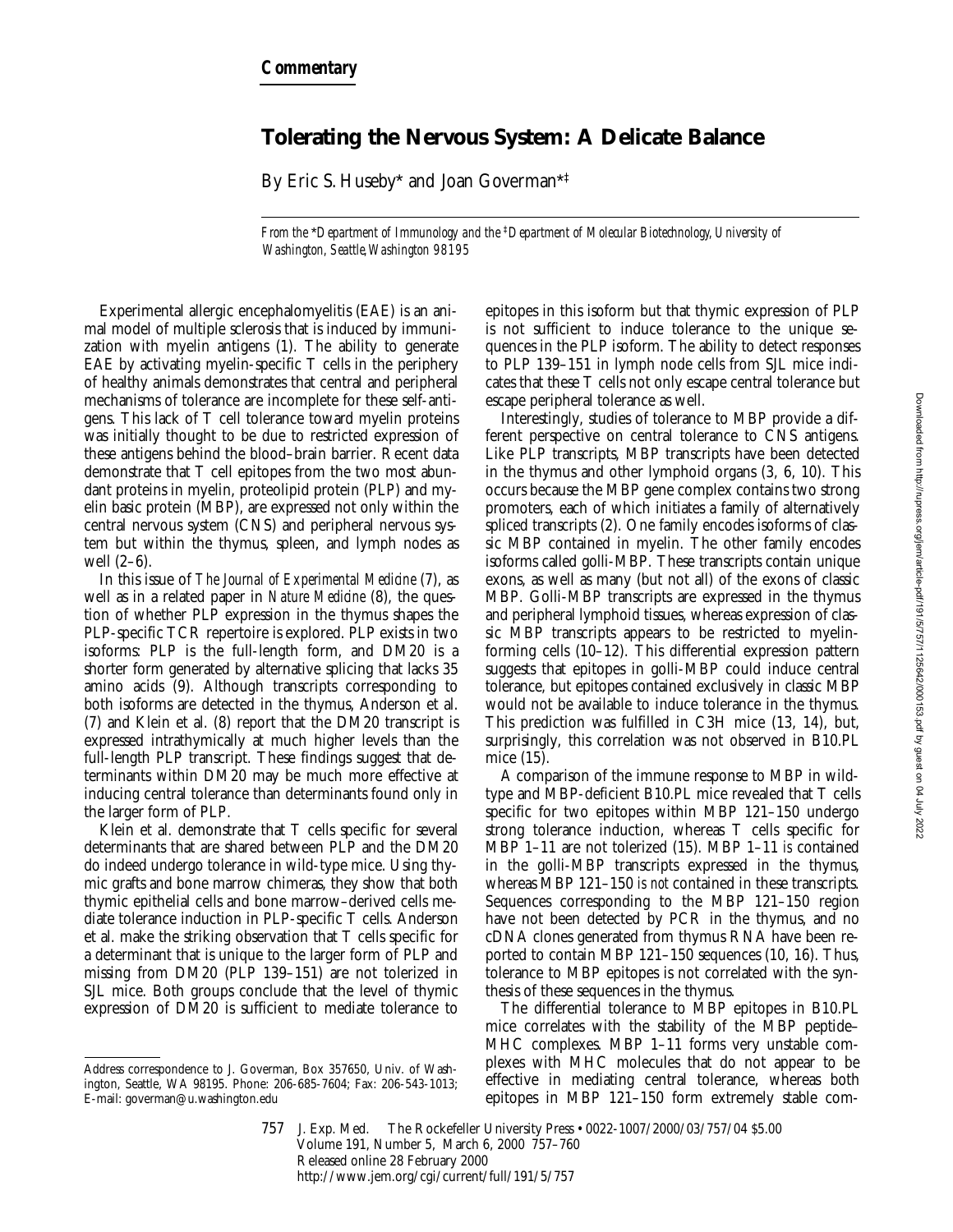plexes (15, 17, 18). To study the mechanisms and site of tolerance induction to MBP, we have generated TCRtransgenic mice specific for MBP 121–150 epitopes. Unexpectedly, this model shows that extensive deletion of MBP 121–150-specific T cells occurs in the thymus (Huseby, E., and J. Goverman, manuscript in preparation). These data demonstrate that central tolerance to MBP epitopes can occur in the absence of synthesis of these epitopes in the thymus. It is possible that the very high stability of MBP 121– 150–MHC complexes allows bone marrow–derived cells to transport sufficient amounts of these complexes to the thymus to induce central tolerance.

The observation that protein synthesis within the thymus is not a requirement for central tolerance to high-affinity MBP epitopes raises the question of why PLP 139–151-specific T cells are not tolerized in a fashion similar to MBP 121–150-specific T cells. One possibility is that the affinity of the PLP 139–151-specific TCRs is lower for their ligand than the affinity of MBP 121–150-specific TCRs. The affinities of the TCRs have not been measured in either system. However, the MBP 1–11- and MBP 121–150-specific T cells differ only 10-fold in the amount of antigen required for half-maximal stimulation, suggesting that MBP 121–150 specific TCRs do not have unusually high affinity. A more likely explanation is that the high stability of the MBP 121– 150–I-Au complexes allows APCs that have internalized MBP to retain these complexes on the cell surface while migrating to sites of tolerance induction. The PLP 139–151 epitope is also reported to have high affinity for  $I-A<sup>s</sup>$  (19); however, it may not be comparable to the affinity of MBP 121–150 for I-A<sup>u</sup>. A third explanation, for which no data are yet available, is that MBP may be preferentially internalized and processed by APCs in the periphery relative to PLP.

The studies by Anderson et al. (7) of PLP-specific T cells yielded another surprising finding. In SJL and Balb.S mice, which are both very susceptible to induction of EAE, Anderson et al. find a very high precursor frequency  $(\sim 1/$ 40,000) of peripheral PLP 139–151-specific T cells. B10.S mice that are more resistant to EAE exhibit a somewhat lower precursor frequency of PLP 139–151-specific T cells. The authors observe that PLP-specific T cells were predominantly found in the CD44hi subset of peripheral T cells in SJL mice and suggest that these cells undergo expansion in the periphery. The high frequency of peripheral PLP 139–151-specific T cells was also found in PLP-deficient and germ-free mice, suggesting that these cells are expanded in the periphery by interactions with a cross-reactive self-antigen. This interaction did not appear to trigger the T cells to differentiate, however, because they produced cytokines consistent with a Th0 phenotype when stimulated with PLP 139–151 in vitro. The preliminary phenotype described for these PLP-specific T cells is consistent with the "central memory" T cell subset described by Sallusto et al. (20).

The studies of Anderson et al. raise a key question: why don't mice that have such a remarkably high precursor frequency of nontolerized T cells specific for a myelin antigen develop spontaneous EAE? To understand why self-reactive T cells fail to cause autoimmunity, it is useful to think about the steps that are required for the pathogenesis of autoimmune disease. First, autoreactive T cells must be positively selected in the thymus and migrate to the periphery. Opposing this step is induction of tolerance during T cell maturation in the thymus (21, 22). Next, autoreactive T cells that escape central tolerance are primed by antigen in the periphery such that they differentiate into effector T cells. If the expression of the self-antigen in the periphery is too low to initiate interactions with T cells, the T cells will not proceed further along the pathway and remain in a state of ignorance (23). If the T cells do recognize self-antigen in the periphery, their differentiation into effector cells should be prevented by numerous mechanisms of peripheral tolerance that operate when self-antigens are not presented in an appropriate immunogenic context (24, 25). A breakdown in peripheral tolerance can occur when environmental factors such as infectious agents alter presentation of self-antigens or stimulate self-reactive T cells through molecular mimicry (26). This leads to the final step in which differentiated, autoreactive T cells enter peripheral tissues and respond to antigen presented in situ. Opposing this step are regulatory T cells that appear to play a critical role in preventing autoimmune disease (these cells may act during the priming step as well) (27).

Given this perspective on the development of autoimmune disease, what are the predicted consequences of having a large pool of nontolerant, PLP-specific T cells in the periphery? Anderson et al. suggest that the increased number of peripheral PLP-specific T cells enhances disease susceptibility in SJL and Balb.S mice, presumably by increasing the chances of priming PLP-specific T cells. Although a high precursor frequency may increase susceptibility to EAE, it is clearly not the only factor. There are enough PLP-specific T cells in the lymph nodes of B10.S mice to be able to detect a proliferative response to PLP in vitro without prior immunization, yet this strain is fairly resistant to EAE induction. The high precursor frequency of PLP 139–151-specific T cells in SJL mice is also not sufficient to cause spontaneous disease. It is important to remember, however, that laboratory mice live in a controlled environment with significantly less exposure to environmental stimuli than they would encounter if they lived in the wild. Therefore, if a similarly large increase in peripheral PLPspecific T cells occurred in a subset of people, this factor combined with environmental influences may be sufficient to trigger multiple sclerosis (MS). If the analogy between SJL mice and humans holds, it would suggest that HLA molecules associated with susceptibility to MS would bind with low or moderate affinity to epitopes of PLP or MBP that are not represented in the isoforms of these proteins expressed at higher levels in the thymus.

In contrast to wild-type SJL mice, a very high incidence of spontaneous EAE is observed in PLP 139–151-specific TCR–transgenic mice on the SJL background (28). One explanation for the spontaneous EAE that occurs in the TCR-transgenic mice is that many more PLP-specific T cells are available to encounter environmental triggers and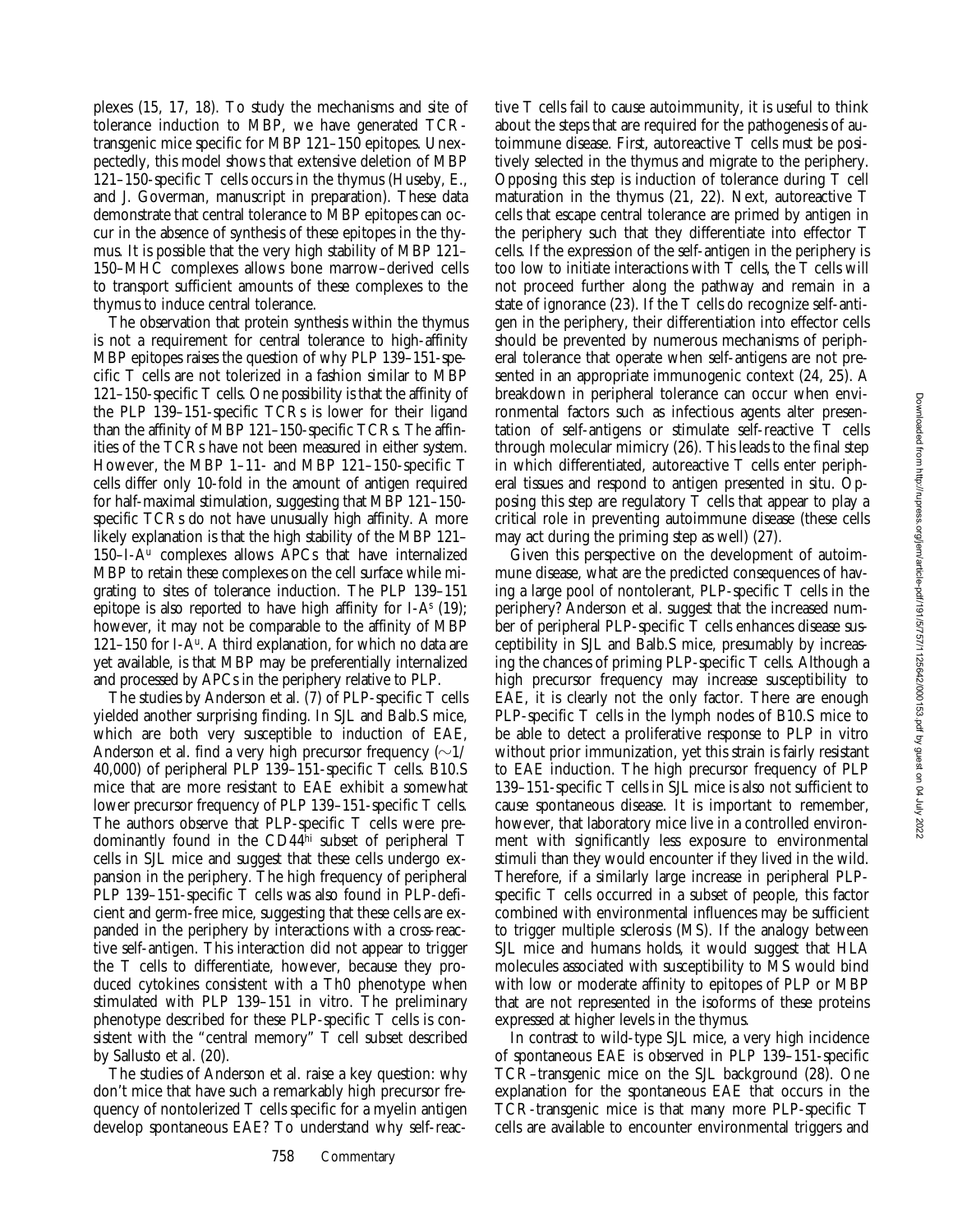differentiate into effector T cells. As tissue destruction mediated by a small number of T cells begins, the amount of self-antigen released into the bloodstream is increased. An increase in the concentration of self-antigen may fuel priming of more PLP-specific T cells in the periphery until continuing along the path toward autoimmunity becomes inevitable.

Spontaneous EAE is also observed in MBP 1–11 TCR– transgenic mice. Different MBP 1–11 TCR–transgenic models exhibit different incidences of disease, even though the antigen specificity of the TCRs used in these models is the same. Mice described by Goverman et al. exhibit a higher incidence of spontaneous EAE than mice described by Lafaille et al. when both types of transgenic mice are backcrossed onto B10.PL and cohoused in the same environment (29–31). MBP 1–11-specific TCR–transgenic mice described by Liu et al. (32) do not exhibit any spontaneous EAE. It is possible that different degrees of allelic exclusion or differences in copy number of the transgenes in these transgenic models affect the precursor frequency of MBP 1–11-specific T cells in the periphery.

Although changes in precursor frequency of self-reactive T cells no doubt contribute to susceptibility to autoimmune disease, the abundance of regulatory T cells may be the critical factor in determining whether the pathway toward autoimmune disease is completed. Regulatory cells play a key role in preventing autoimmune disease in MBP 1–11 TCR–transgenic mice. The incidence of EAE increases dramatically when MBP-specific TCR–transgenic mice are bred onto backgrounds in which regulatory T cells are eliminated by preventing expression of endogenous TCRs (30, 33, 34). Thus, the differences in susceptibility of the various MBP 1–11 TCR–transgenic models to spontaneous EAE could be explained by a larger or more effective pool of regulatory cells in some models versus others. Similarly, the spontaneous EAE observed in PLP 139–150 TCR– transgenic mice may not be caused by an increase in PLPspecific T cells above a critical threshold, but rather because the restricted TCR repertoire in the transgenic mice limits the number of regulatory T cells available to suppress the autoreactive responses.

The picture that emerges from these studies is that autoimmune disease susceptibility reflects in part the ability of particular MHC molecules to present selected epitopes of self-antigens that are not synthesized in the thymus. Selfantigen epitopes that contribute to autoimmune disease also must not form such stable peptide–MHC complexes that they either induce peripheral tolerance or are retained on APCs migrating into the thymus from the periphery. These self-reactive, nontolerant T cells that escape central tolerance are balanced in the periphery between a state of ignorance and autoimmunity. The factors that tip this balance toward autoimmunity are most likely environmental factors that trigger priming of the T cells in the periphery. The effectiveness of regulatory cells pushes the balance back toward a state of ignorance. This balance becomes more difficult to maintain as the pool of autoreactive T cells increases. A large number of autoreactive T cells increases the likeli-



Figure 1. Autoreactive T cells that are not eliminated or rendered unresponsive by tolerance mechanisms normally remain quiescent in the periphery. Priming events that trigger their differentiation into effector T cells can initiate autoimmune responses. The function of regulatory T cells is to inhibit these responses and prevent autoimmunity.

hood that some of these T cells will be affected by environmental influences such that more regulatory T cells are required to inhibit these responses. Circumstances that either increase the number of nontolerant, self-reactive T cells and/or decrease the number of regulatory cells will lower the threshold required for induction of autoimmunity (Fig. 1). How the regulatory T cells that prevent autoimmunity are themselves regulated is one of the most important areas of future research in autoimmunity.

The authors would like to thank Drs. Thea Brabb and Claes Ohlen as well as Audrey Seamons and Antoine Perchellet for helpful comments on the manuscript.

J. Goverman is supported in part by a Harry Weaver Junior Faculty Award (2080-A-2) from the National Multiple Sclerosis Society. E.S. Huseby is supported by the Samuel and Althea Stroum Endowed Diabetes Fellowship.

*Submitted: 31 January 2000 Accepted: 31 January 2000 Released online: 28 February 2000*

## **References**

- 1. Martin, R., and H.F. McFarland. 1997. Immunology of multiple sclerosis and experimental allergic encephalomyelitis. *In* Multiple Sclerosis: Clinical and Pathogenic Basis. C.S. Raine, H.F. McFarland, and W.W. Tourtellotte, editors. Chapmand and Hall, London. 221–242.
- 2. Campagnoni, A.T., T.M. Pribyl, C.W. Campagnoni, K. Kampf, S. Amur Umarjee, C.F. Landry, V.W. Handley, S.L. Newman, B. Garbay, and K. Kitamura. 1993. Structure and developmental regulation of Golli-mbp, a 105-kilobase gene that encompasses the myelin basic protein gene and is expressed in cells in the oligodendrocyte lineage in the brain. *J. Biol. Chem.* 268:4930–4938.
- 3. Grima, B., D. Zelenika, and B. Pessac. 1992. A novel transcript overlapping the myelin basic protein gene. *J. Neuro-*